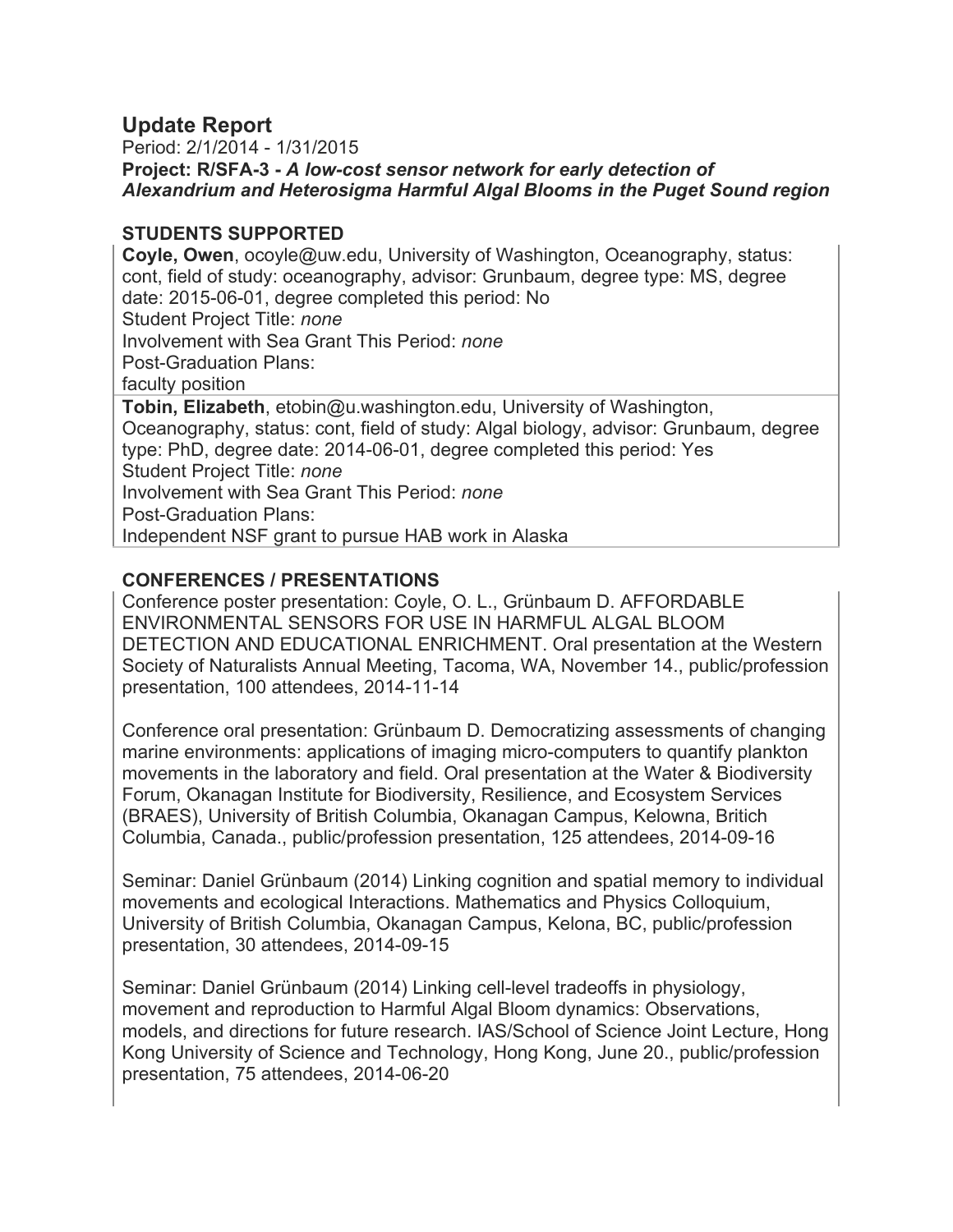Conference oral presentation: Grünbaum D., Emlet R. The functional morphology of minimalist morphologies: swimming performance of blastulae, gastrulae, and other spheroidal organism architectures. Oral presentation at the Western Society of Naturalists Annual Meeting,, Tacoma, WA, November 15., public/profession presentation, 50 attendees, 2014-11-15

Seminar: Daniel Grünbaum (2014) Signs of movement: Synergies of biomechanics, behavior and spatial ecology in ocean ecology applications. C.S.I.R.O. Hobart, Tasmania, Australia., public/profession presentation, 75 attendees, 2014-04-02

#### **ADDITIONAL METRICS P-12 Students Reached:** 160 **P-12 Educators Trained:** 17 Oceanography, marine biology and bio-physics lectures and laboratories with high (55), middle (35) and elementary school students (40) at Clallam Bay School, Clallam Bay, WA; Harmful Algal Blooms, Puget Sound model and instrumentation building with Chief Kitsap Academy students (15) Sensor-building training session at Clallam Bay School, Clallam Bay, WA (5); HAB training and experiential learning for Salish Seas Expeditions instructors (10); oceanography and sensor building with Chief Kitsap Academy teachers (2) **Participants in Informal Education Programs:** 0 **Volunteer Hours:** 0 **Acres of coastal habitat protected, enhanced or restored:**  0 **Resource Managers who use Ecosystem-Based Approaches to Management:** 0 **Annual Clean Marina Program certifications:**  0 **HACCP - Number of people with new certifications:** 0

### **ECONOMIC IMPACTS**

*No Economic Impacts Reported This Period*

### **SEA GRANT PRODUCTS**

| <b>Description</b><br><b>Networked</b><br>remote sensor for<br>cells of the HAB-<br>forming alga<br>Heterosigma<br>akashiwo which<br>can be<br>constructed by<br>stakeholders with | Developed?<br>Yes | <b>No</b> | Used? ELWD?<br>Yes | <b>Number of</b><br><b>Managers</b><br>0 | <b>Names of</b><br><b>Managers</b> |
|------------------------------------------------------------------------------------------------------------------------------------------------------------------------------------|-------------------|-----------|--------------------|------------------------------------------|------------------------------------|
| simple hand tools                                                                                                                                                                  |                   |           |                    |                                          |                                    |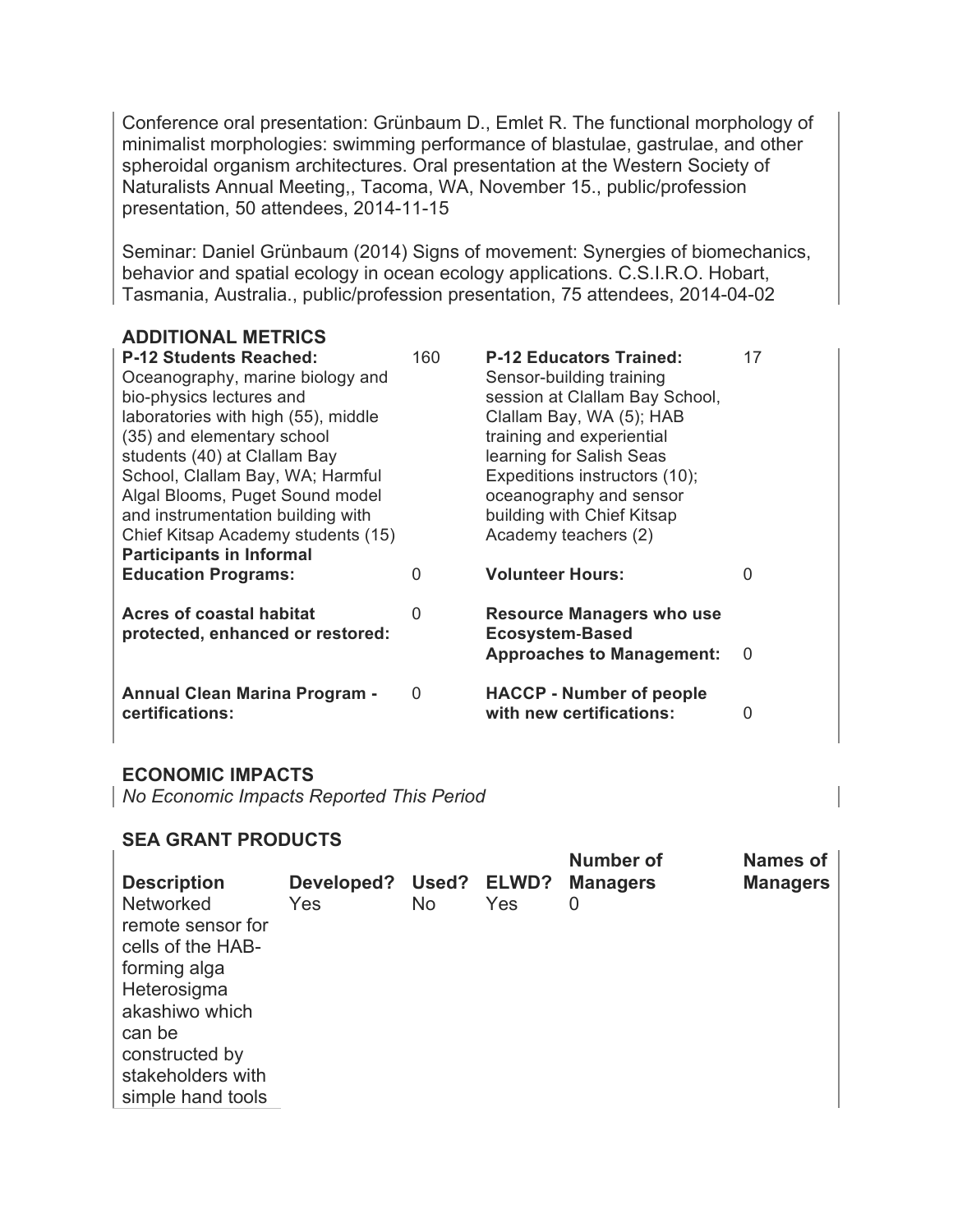| using 3D<br>printable and<br>locally available<br>components                                                                                                     |     |     |     |   |
|------------------------------------------------------------------------------------------------------------------------------------------------------------------|-----|-----|-----|---|
| Kit for<br>construction of<br>remote sensors<br>for temperature<br>and other<br>environmental<br>variables by K-12<br>students in<br>underserved<br>communities. | Yes | Yes | Yes | 0 |
| Inexpensive 3D<br>printable field<br>sampling kit to<br>detect pre-HAB<br>cell populations of<br>the alga<br>Heterosigma<br>akashiwo                             | Yes | No  | No  | 0 |
| Inexpensive<br>networked sensor<br>for real-time<br>reporting of<br>temperature<br>profiles and other<br>environmental<br>data for oyster<br>growers.            | Yes | Yes | No  | O |

# **HAZARD RESILIENCE IN COASTAL COMMUNITIES**

*No Communities Reported This Period*

# **ADDITIONAL MEASURES**

Number of stakeholders modifying practices:

Sustainable Coastal Development

**# of coastal communities:** 

## **PARTNERS**

Partner Name: American Gold Seafoods

Partner Name: Chief Kitsap Academy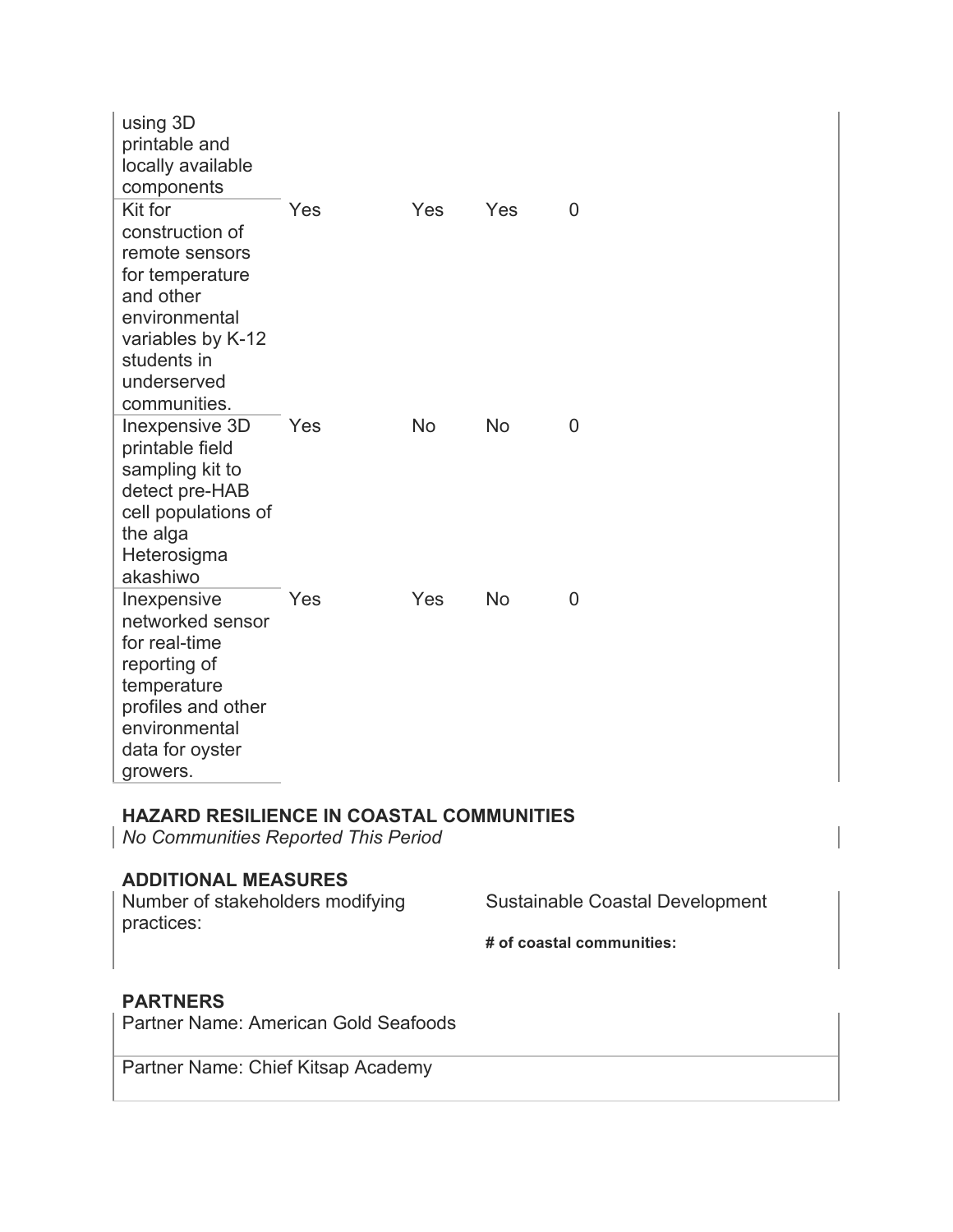Partner Name: Clallam Bay School, type: Academic Institution, scale: Local

Partner Name: Google, type: Industry and Business, scale: International

Partner Name: Ocean Inquiry Project

Partner Name: Salish Seas Expeditions, type: NGO, scale: Regional

Partner Name: Society for Integrative and Comparative Biology

Partner Name: SoundToxin, type: Sea Grant Programs, scale: State

Partner Name: Suquamish Tribe

Partner Name: Taylor Shellfish Farms

Partner Name: University of Washington

Partner Name: Wallingford Imaging Systems

# **IMPACTS AND ACCOMPLISHMENTS**

# Title: **Washington Sea Grant research uses 3D printing to further streamline low-cost automated technology for monitoring harmful algae**

Type: impact

Relevance, Response, Results:

Relevance: The fish-killing rhaphidophyte Heterosigma and the neurotoxin-producing dinoflagellate Alexandrium are primary causes of harmful algal blooms (HABs) in Puget Sound. While monitoring programs are maintained throughout western Washington, efforts to mitigate damage to fisheries and aquaculture operations are hamstrung by current inability to predict or anticipate HAB events. Low-cost approaches to detecting emergent pre-bloom cells would dramatically boost preparedness and could also support a wide range of other research and monitoring needs, such as state-mandated temperature monitoring of oyster beds.

Response: Researchers comprehensively redesigned and streamlined the remote, low-power micro-imaging HAB sensors developed from previous Washington Sea Grant funding to develop inexpensive, widely distributed real-time automated sensors. They replaced professionally machined components with inexpensive 3Dprinted and hardware-store parts incorporating improved microprocessing and optical technologies securely sealed against corrosive seawater. And they devised an ultralow-cost, 3D-printed test-tube insert that concentrates any Heterosigma present to measurable levels.

Results: Automated monitoring has made it possible to track the widely varying behavior of different Heterosigma strains. The new technologies significantly improved onboard image capture and onsite image analysis. By radically reducing per-unit costs, the 3D printing puts automated, real-time in-water monitoring within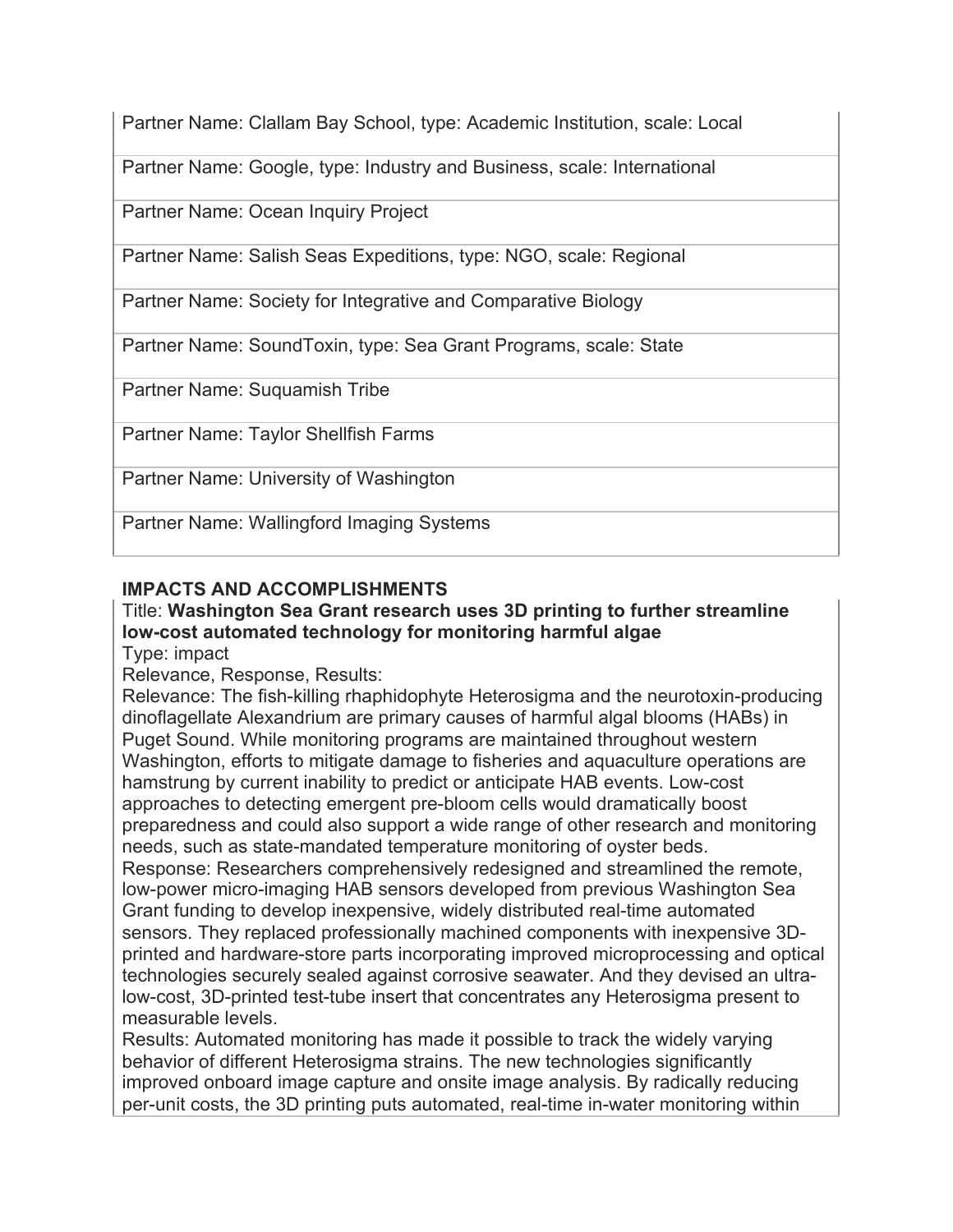approach has opened new educational opportunities and possibilities for networked citizen science research. Recap: Recap: Washington Sea Grant-supported research develops and refines transformative low-cost sensor technology for real-time, networked monitoring of toxic algae and other marine phenomena, opening new possibilities for harmful bloom prediction and engagement of citizen scientists. Comments: Primary Focus Area: SFA Secondary Focus Area: HCE Associated Goals: Aquaculture operations and shellfish harvests are safe, environmentally sustainable, and support economically prosperous businesses. (SFA) Ocean and coastal resources are managed using ecosystem-based approaches. (HCE) Partners: American Gold Seafoods Chief Kitsap Academy Clallam Bay School Google Ocean Inquiry Project Salish Seas Expeditions Society for Integrative and Comparative Biology **SoundToxin** Suquamish Tribe Taylor Shellfish Farms University of Washington

reach of students and citizen scientists such as WSG's SoundToxins monitors. The

Wallingford Imaging Systems

Related Partners: *none*

# **PUBLICATIONS**

# Title: **Addressing Grand Challenges In Organismal Biology: The Need For Synthesis**

Type: Reprints from Peer-Reviewed Journals, Books, Proceedings and Other Documents Publication Year: 2014

Uploaded File: Padilla\_et\_al\_BioScien....4.pdf, 664 kb

URL: *none*

Abstract:

Animals are complex systems operating at multiple spatial and temporal scales, facing the challenge of how to change in appropriate ways,

degrees, and times, in response to the diverse internal and external influences to which they are exposed. Discovering the system-level attributes

of organisms that make them resilient or robust—or sensitive or fragile—to change presents a grand challenge for biology. Knowledge of these

attributes and the underlying mechanisms controlling them is crucially needed to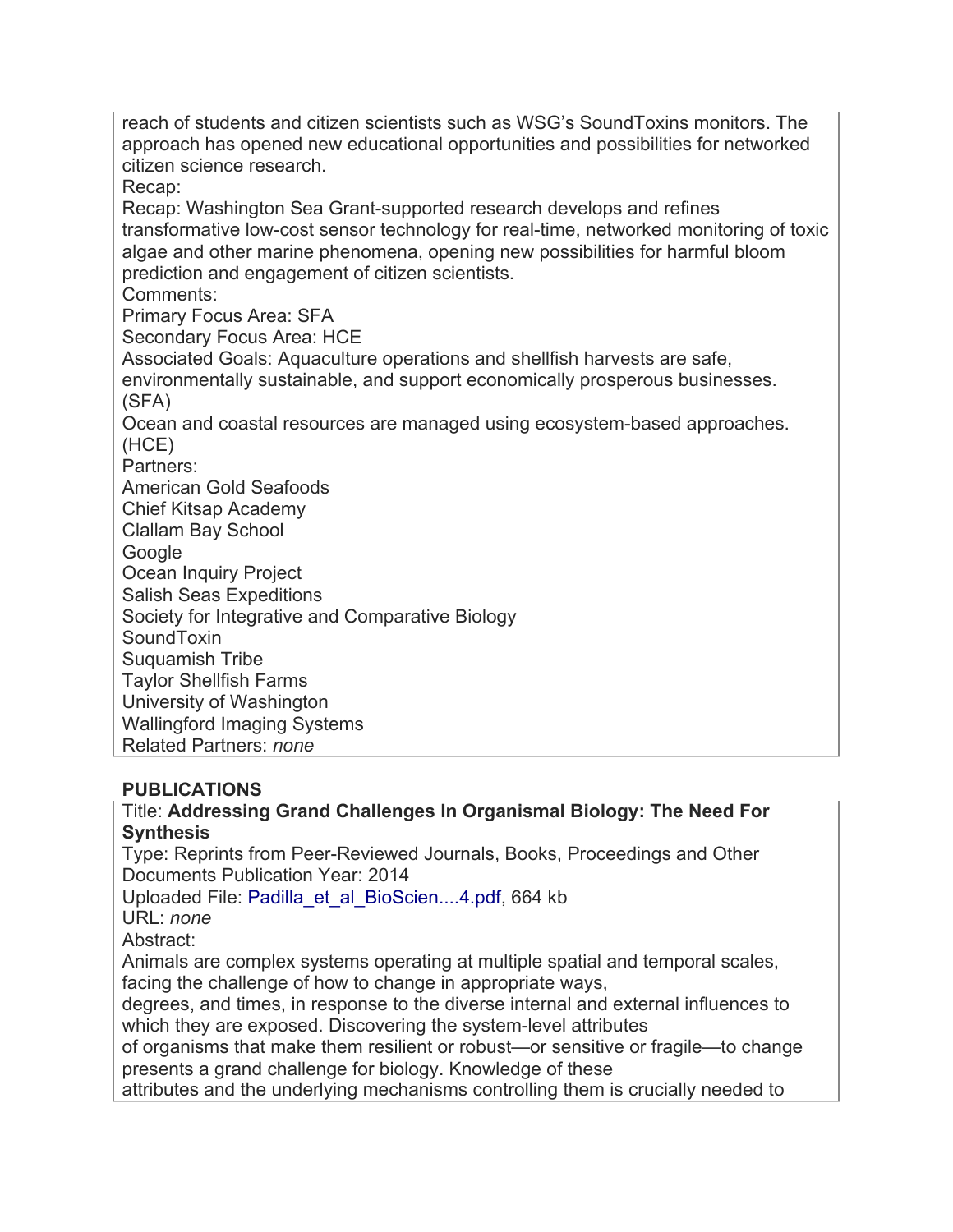predict how organisms will respond to short- and long-term

changes in internal and external environments, including those driven by climate change. Organismal biologists require novel approaches that

extend beyond traditional disciplinary boundaries, especially when they partner with mathematicians and engineers. Pursuing this research

enterprise will not only give us a deeper understanding of how organisms will face future challenges, but it will also reveal nature-inspired

solutions in complex engineered systems, both of which will benefit science and society.

Citation:

Padilla, D. K., T.L. Daniel, P.S. Dickinson, D. Grunbaum, C. Hayashi, D.T. Manahan, J. H. Marden, B.J. Swalla, B. Tsukimura. 2014. Addressing Grand Challenges In Organismal Biology: The Need For Synthesis. Bioscience. 64(12): 1178-1187. Copyright Restrictions + Other Notes:

Journal Title: Bioscience

Title: **Impacts of ocean acidification on survival, growth, and swimming behaviors differ between larval urchins and brittlestars.**

Type: Reprints from Peer-Reviewed Journals, Books, Proceedings and Other Documents Publication Year: 2015

Uploaded File: *none*

URL: *none*

Abstract:

Ocean acidification (OA) is widely recognized as an increasing threat to marine ecosystems. Many marine invertebrates have dual-phase life cycles in which planktonic larvae connect and sustain otherwise disconnected benthic adult populations. Many planktonic larvae are particularly sensitive to environmental stresses including OA. Here, we compared the developmental dynamics, survivorship, and swimming behaviors of plutei of two ecologically important echinoderm species that naturally experience variability in ambient pH: the purple urchin Strongylocentrotus purpuratus and the infaunal brittlestar Amphiura filiformis. Sensitivity to decreased pH differed between these two species and between maternal lineages. Larvae of both species experienced increased mortality and reduced growth rate under low pH conditions. However, larval brittlestars appeared more sensitive and experienced over 80% mortality after 7 days exposure to pH 7.7. Larval urchins from one maternal lineage underwent highly-synchronized budding (release of blastula-like particles) at low pH. Observed budding temporarily increased numerical density and reduced individual size, leading to differences in growth and mortality rates between the two half-sibling groups and another population. Swimming speeds of larval brittlestars were reduced in decreased pH. In contrast, acidification had either no effect or positive effect on swimming speeds of larval urchins. The observed differences between species may be a reflection of pre-exposure in their natural habitats: larval brittlestars experience a relatively stable in situ pH environment, while larval urchins are occasionally exposed to low pH in upwelling regions. Urchins may therefore exhibit short-term compensatory responses such as budding and increased swimming speed. Natural selection could potentially act upon the significant variations we observed between maternal lineages, resulting in more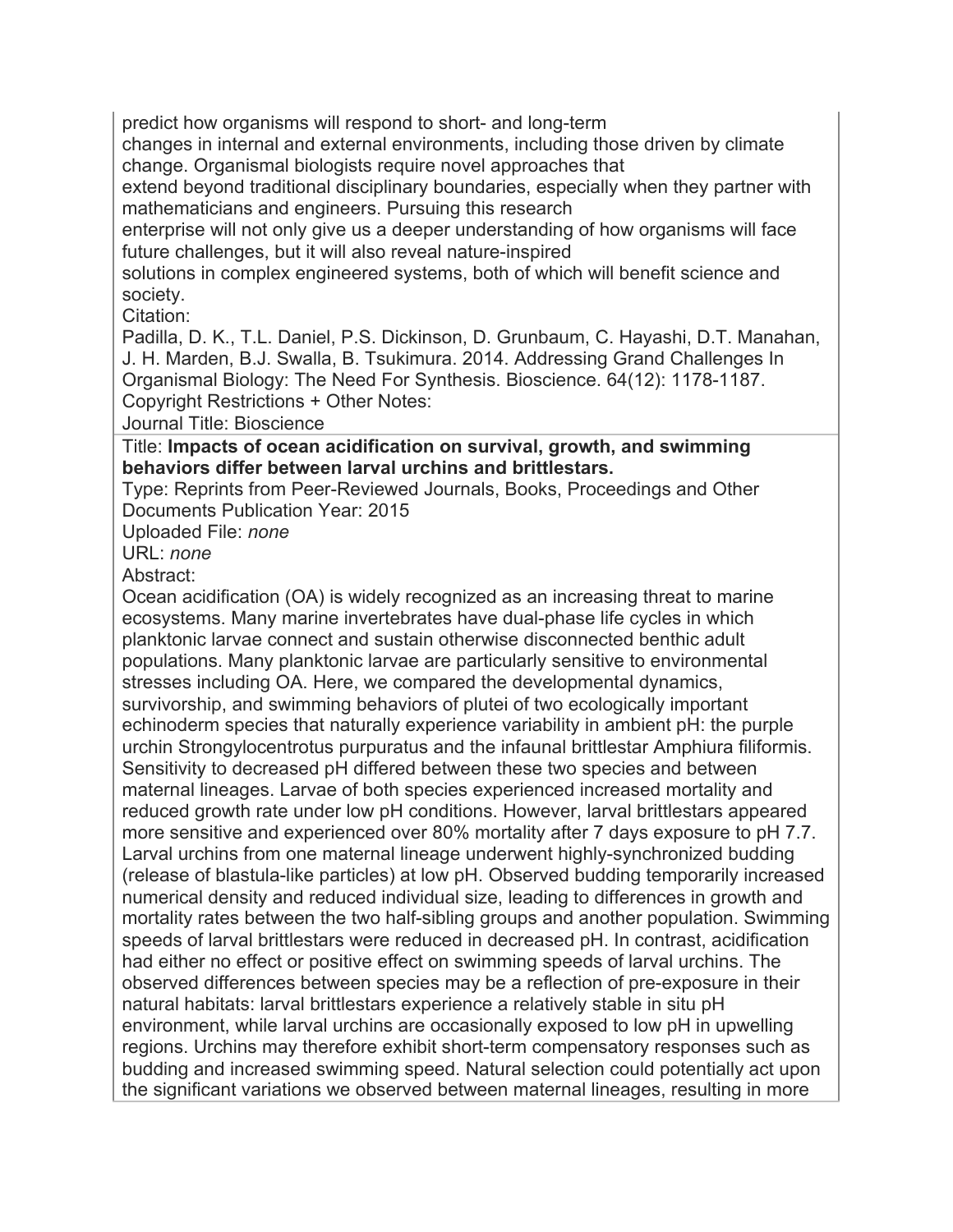resilient populations confronting chronic exposure to ocean acidification. Citation:

Chan, K.Y.K, D. Grünbaum, M. Arnberg, S. T. Dupont. 2015. Impacts of ocean acidification on survival, growth, and swimming behaviors differ between larval urchins and brittlestars. ICES Journal of Marine Science. In press.

Copyright Restrictions + Other Notes:

Journal Title: ICES Journal of Marine Science

Title: **Detection and Quantification of Life-stage Transition Behaviors in Harmful Algae and their Implications for Pelagic and Benthic Distributions**

Type: Full theses / Dissertations Publication Year: 2014

Uploaded File: *none*

URL: *none*

Abstract:

Harmful algal blooms (HABs) occur when accumulations of algae or algal toxins have adverse

impacts on aquatic ecosystems, public health and/or coastal resources. Many of the behavioral

and physiological functional traits that regulate HAB dynamics remain poorly understood.

Improved understanding of these traits and innovative technologies to detect HAB cells in situ

are important for assessing future bloom scenarios and establishing appropriate HAB mitigation

and management strategies.

Many HAB-forming species exhibit a dual-stage life history, alternating between pelagic and

benthic life stages. Rates of transition between pelagic and benthic habitats can regulate cell

dispersal and contribute to the timing and severity of HABs. Yet, life stage transitions are among

the least understood aspects of HAB dynamics. The focus of this research was to characterize

iand quantify behaviors of harmful motile marine algae during life-stage transitions and to assess

their influence on pelagic and benthic population distributions.

Two HAB species that commonly occur in the Salish Sea, the fish killing raphidophyte,

Heterosigma akashiwo, and the toxic dinoflagellate, Alexandrium catenella, were the focus of

these studies. A combination of field, laboratory and modeling methods were used to elucidate

the role of life-stage transitions in bloom dynamics. The primary objectives were to (1) examine

benthic emergence characteristics of naturally occurring cysts of A. catenella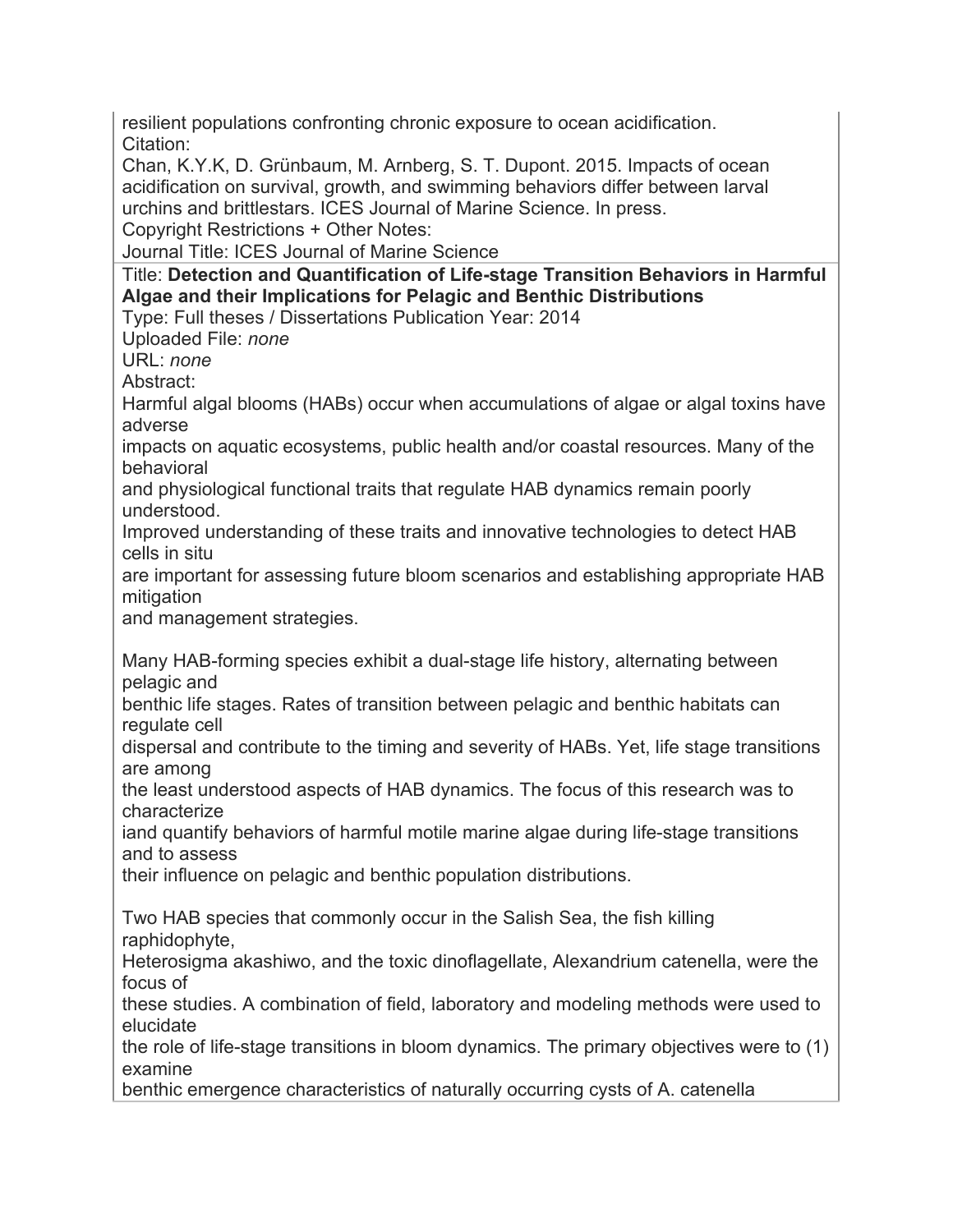(Chapter 2); (2)

quantify strain-specific swimming characteristics during life stage transitions of H. akashiwo; (3)

assess how specific behavioral and physiological traits regulate vertical fluxes and population

distributions of H. akashiwo (Chapters 3 and 4); and (4) develop a low cost, fielddeployable

sensor to detect and characterize algal benthic emergence in situ (Chapter 5).

The research outcomes indicated that important algal physiological and behavioral traits,

including cell survivorship during transitions between life stages, internal regulation of benthic

emergence rates, transitional swimming behaviors and post-transition specific growth rates,

govern vertical distributions of some harmful algae and the timescales over which HABs form

and dissipate. These traits were shown to be largely species and strain dependent, resulting in

both species- and region-specific benthic emergence and growth strategies. Results demonstrate

that behavioral and physiological traits expressed during life-stage transitions play critical roles

in regulating distributions of harmful algal populations. Further, in situ detection and monitoring

of benthic emergence and other behavioral traits of harmful algae will improve mechanistic

understanding of HAB formation and enhance our capacity for successful bloom prediction.

Citation:

Quantification of Life-stage Transition Behaviors in Harmful Algae and their Implications for Pelagic and Benthic Distributions

Tobin, Elizabeth D. University of Washington, ProQuest, UMI Dissertations Publishing, 2014. 3641646.

Copyright Restrictions + Other Notes: Journal Title: *none*

# **OTHER DOCUMENTS**

*No Documents Reported This Period*

# **LEVERAGED FUNDS**

Type: influenced Period: 2014-02-01: : 2015-01-30Amount: \$5000 Purpose: ARCS Fellowship to Owen Coyle Source: ARCS Foundation Type: influenced Period: 2015-01-30: : 2016-03-13Amount: \$20000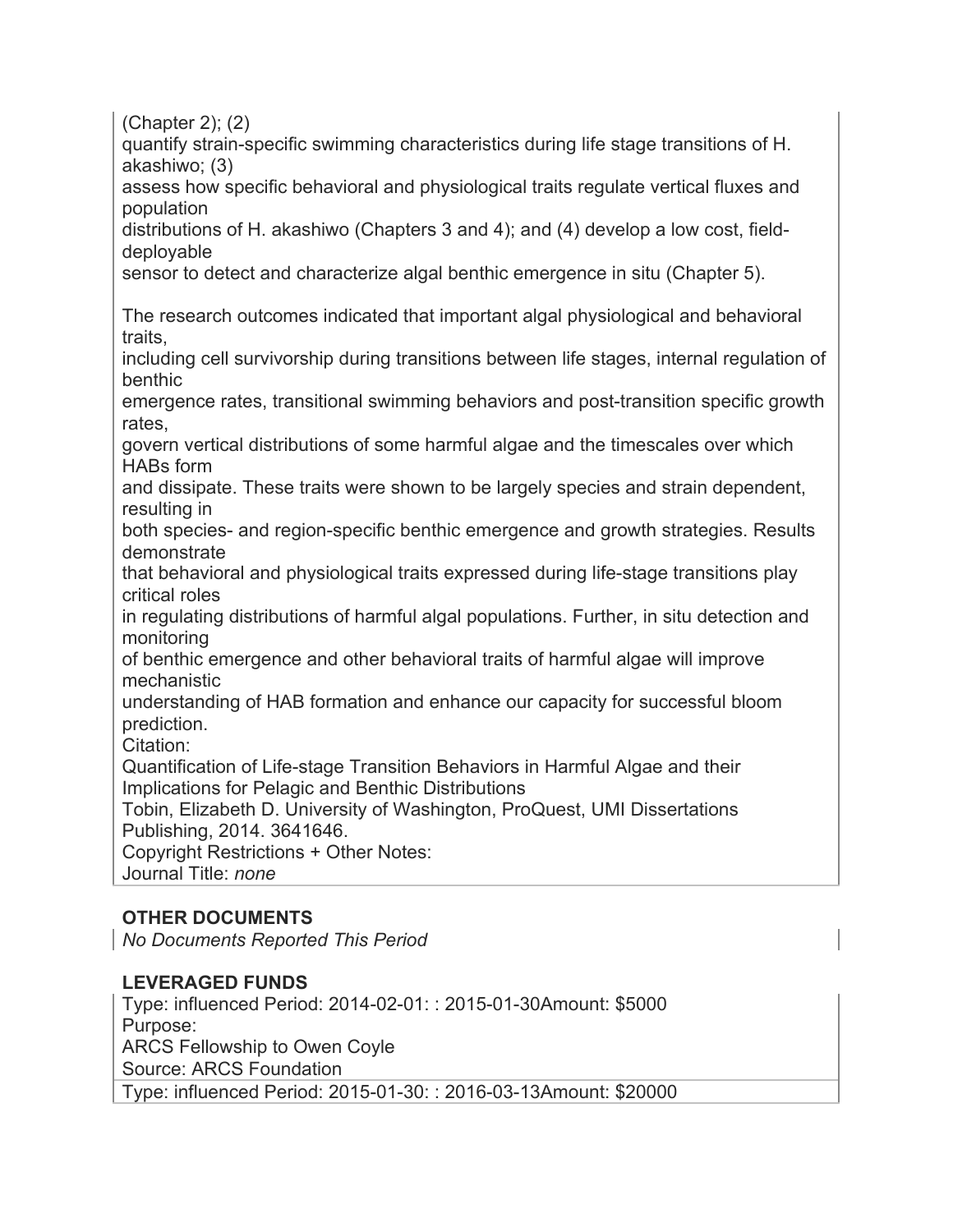Purpose: Funds Salish Seas Expeditions to run courses for under-served students using our curricular materials to build sensors and deploy them at sea Source: Google Community Grant #TFR15-00657

# **UPDATE NARRATIVE**

Uploaded File: Grunbaum\_1457\_update\_n....8.pdf, 32 kb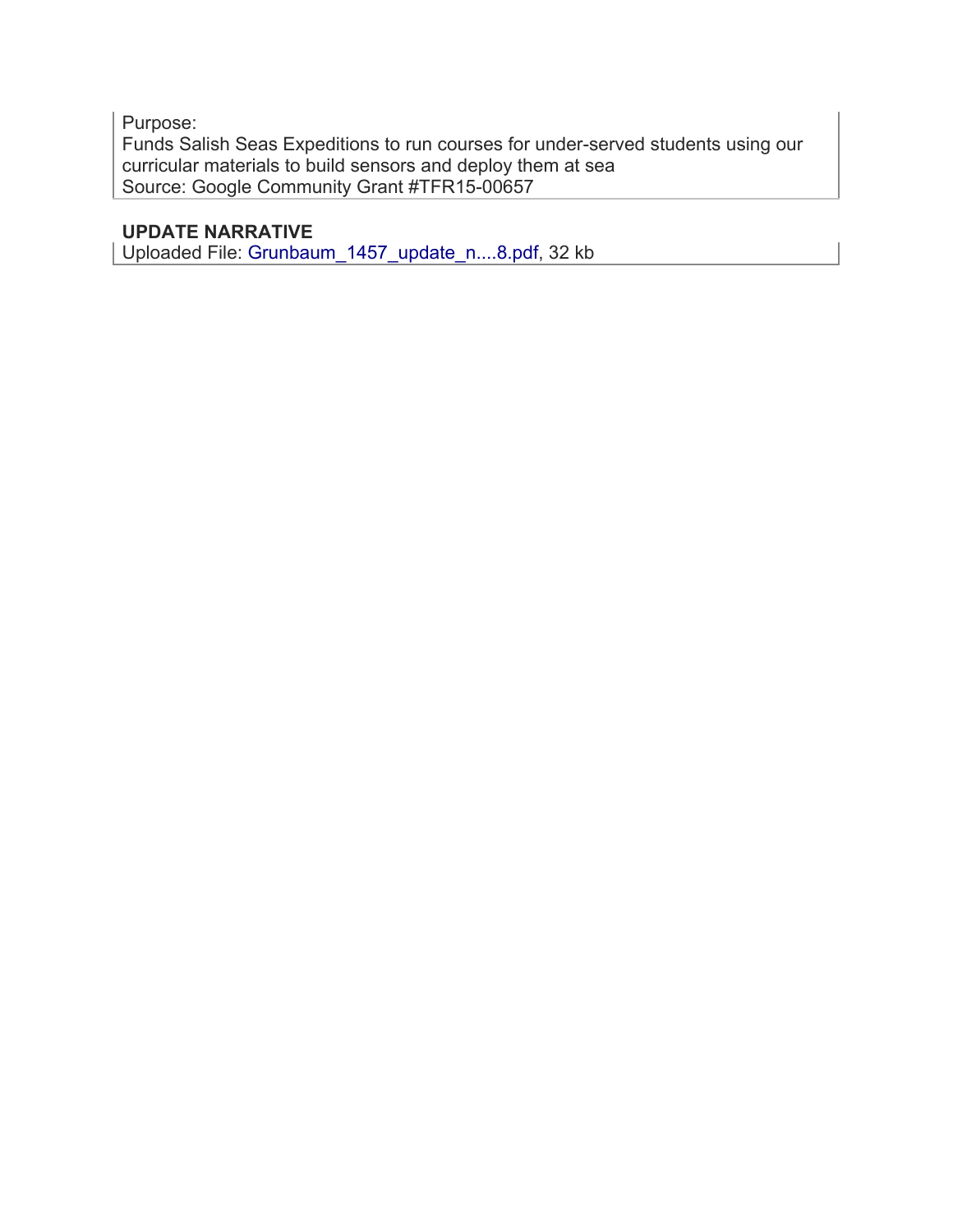Our research this year focused on three primary areas:

#### 1) HAB remote sensor development

We comprehensively redesigned our Harmful Algal Bloom remote sensor to take advantage of new technologies, with the specific objective of enabling students, aquaculturists and other stakeholders to construct and deploy these sensors without requiring specialized equipment such as a machine shop. An important innovation is that the current design makes extensive use of 3D printed parts. 3D printers are rapidly becoming cheaper and will soon be available via school shops and community maker-spaces to most students and stakeholders. Our new design substitutes 3D printed components for what in the old design were professionally machined parts. This redesign has required significant new investment in engineering and fabrication techniques. However, the current design can be now self-constructed entirely from off-the-shelf components by anyone with access to a local hardware store or on-line vendors, and to a 3D printer. We anticipate developing our sensor in a kit form, to facilitate use as a focal project for technology-oriented classes, and to promote adoption by ocean-side citizens and businesses, aquaculturists and other stakeholders. We also invested engineering and software development time to adopt a new generation of microcomputer, improving on-board image capture and on-site analysis of swimming HAB cells. As we move to scale up deployment of a sensor network, the ability of our instruments to minimize uploading bandwidth by analyzing most or all of the video data they acquire will be increasingly important. We are currently constructing HAB remote sensors to be deployed in Spring and Summer of 2015.

#### 2) Crowd-sourced instrumentation networked marine environment sensors

The remote sensor technology we developed in our HAB instrumentation research has resulted in new opportunities for very low cost networked sensors for marine environment characteristics. We and our industrial partners, Wallingford Imaging Systems (WIS), made substantial investments this year in exploiting these opportunities to serve Washington State stakeholders. For example, a new regulation being implemented by the Washington State Department of Health requires oyster growers to document the water temperature at the specific location and depth of their product, and imposes a temperature threshold above which they are not allowed to harvest. There is currently no mechanism by which growers can satisfy this regulation. We are working closely with WIS to provide low-cost networked sensors that autonomously report real-time profiles across depth of temperature and other environmental variables. These sensors are suitable for continuous deployment under realistic field conditions, and to provide accurate and verifiable data that will enable growers to meet DoH requirements. Promoting oyster cultivation is only one application of these low-cost sensors. We anticipate making these widely available to students and citizen-scientists, who will then have the ability to acquire accurate and verifiable georeferenced environmental data. These crowd-sourced data will provide ground-truthing for geophysical circulation models now being developed; the models will provide complementary fore- and hind-casting of the destination and prior history of water associated with specific sensor observations. We are currently alpha-testing prototypes of these sensors and expect to beta-test instruments at oyster farms around Puget Sound in Spring 2015. We developed HetSticks, a new technology for very low cost assessment of pre-HAB populations of *Heterosigma* cell abundance. Het-Sticks consist of a 3D-printed insert for ordinary laboratory test tubes. Filled with low salinity water and deployed for a few hours or days, HetSticks accumulate *Heterosigma* cells at concentrations that are a high multiple of ambient concentration. We are working with SoundToxin to coordinate field testing and deployment of these sampling tools, and have filed a Record of Invention for HetSticks.

### 3) STEM/Ocean Technology Education

We have done extensive work this year in design of curricular materials for STEM education in the context of oceanography, marine biology and ocean technology, with an emphasis on under-served